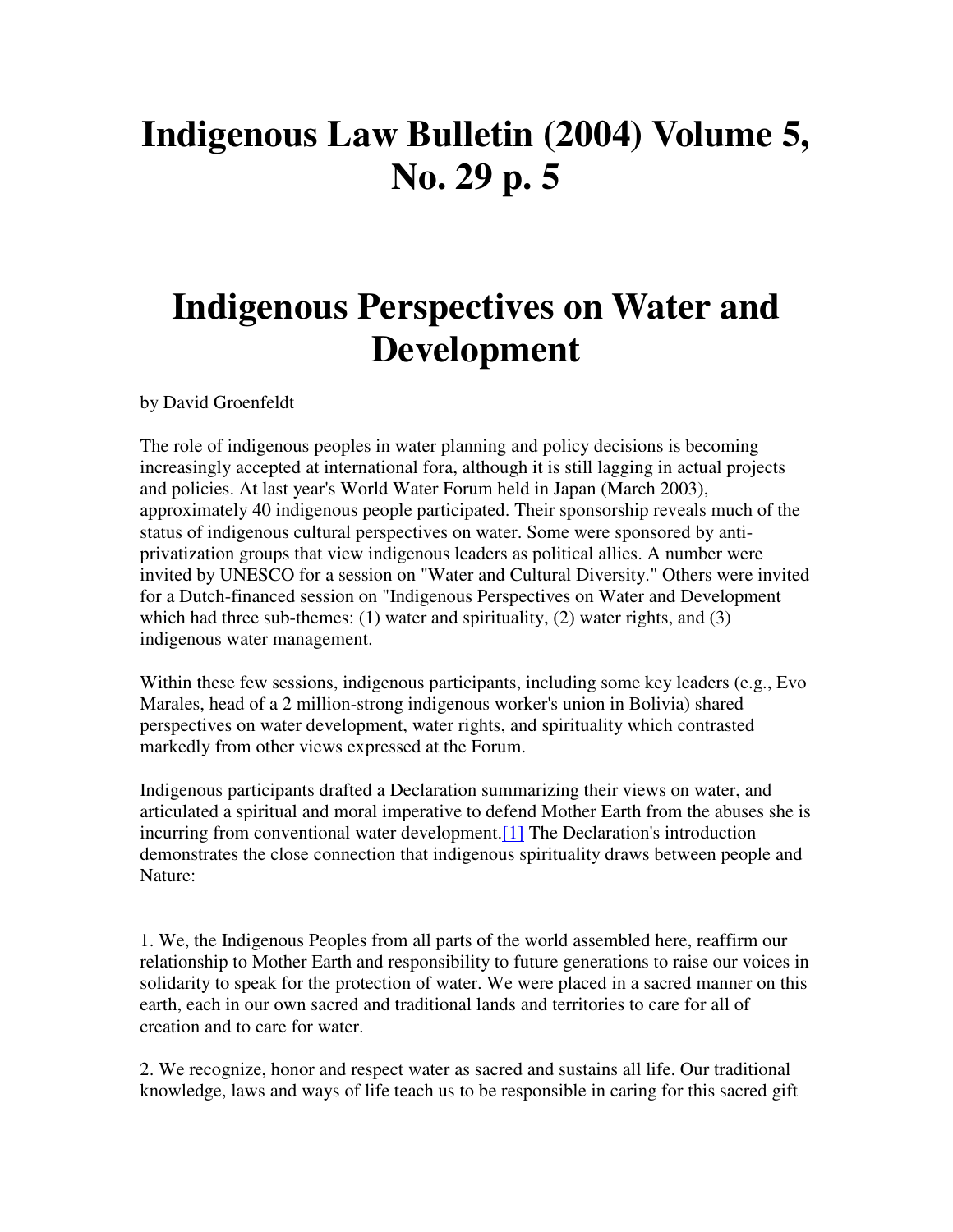that connects all life.

3. Our relationship with our lands, territories and water is the fundamental physical cultural and spiritual basis for our existence. This relationship to our Mother Earth requires us to conserve our freshwaters and oceans for the survival of present and future generations...

What does the future bode for applying the principles of the Indigenous Declaration to real water policies and management practices in indigenous regions? Several concurrent trends both within indigenous societies and externally within global water policy thinking, are challenging the conventions of "business as usual" water development and point to the possibility – by no means assured – of water policies that genuinely reflect indigenous perspectives.

External conditions favourable to indigenous self-determination in water development were given a boost in November 2000 with the report of the World Commission on Dams which called for "...distinct measures to protect [indigenous] rights. These measures include the free, prior and informed consent of indigenous and tribal peoples to developments that may affect them." $[2]$  This report shifted the paradigm of indigenous complaints about water development from the realm of economic analysis (do benefits to non-indigenous communities downstream outweigh the costs to the indigenous communities who would be disrupted?) to the realm of human rights (the right to remain on traditional lands and, in effect, veto power over dam development that would displace indigenous communities).

A second and still emerging paradigm shift at the level of national water policies is a view of rivers as biological systems as opposed to mere water conveyance systems. The implication, recognized in the new water policies of the European Union, is a water "right" accorded to nature, to maintain biological integrity. While the impetus is economic (a recognition of the economic value of a river's environmental services), the practical effect is similar to the indigenous principle (above) "...to care for all of creation and to care for water."

Internally, within the indigenous world, there are parallel struggles which, although not new, may be influenced by more supportive external conditions. The most obvious trend is that of legal and political activism, using national and international laws, as well as public demonstrations and in extreme cases, armed rebellion, to solidify and even reclaim customary rights to water.[3] A second trend is an appreciation of traditional water management arrangements as having a future and not only a past, comprising a key ingredient in sustainable development practices.[4] A third trend is acknowledging the spiritual dimensions of water and bodies of water (e.g., rivers). A cultural/spiritual view of rivers as live beings, and constituting sacred places, is ubiquitous among indigenous societies, and is very slowly gaining legitimacy as an aspect of native religion and world view that has practical implications for water development.[5]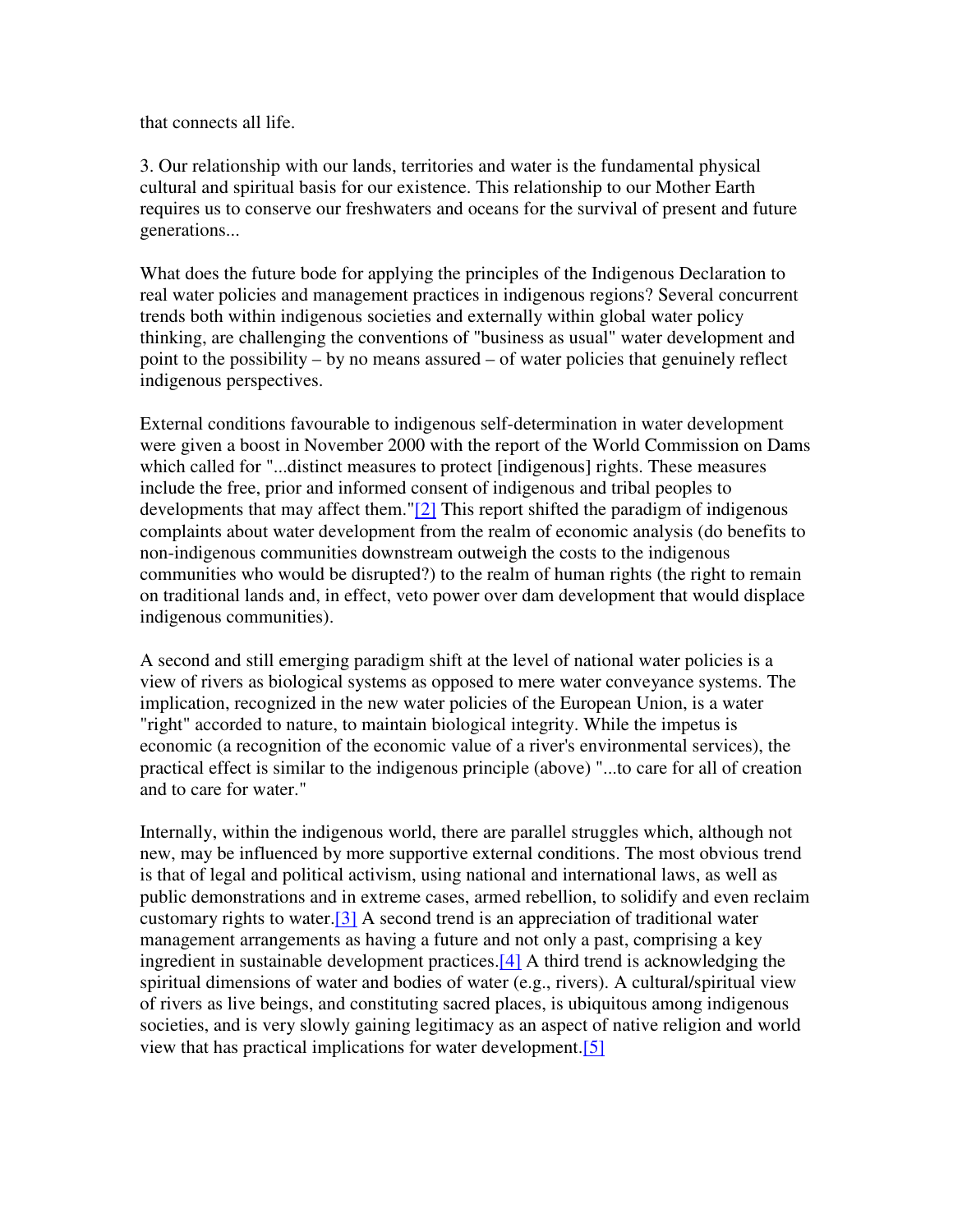The concerns of indigenous people for protecting their waters can be met only partly through legal safeguards. The destruction of sacred waters and the demise of traditional knowledge are typically occurring well within legal frameworks; often no laws are broken. Yet water heritage is being lost. The external policy environment has become more favorable to indigenous interests, while internally there is growing awareness about the value of preserving indigenous knowledge and water heritage.

To advance the agenda outlined in the Indigenous Water Declaration, political and legal action will be only the first part of the solution. Once indigenous communities are in control of their water, what models of development will they apply? Indigenous peoples need to debate their water options internally, and to develop an indigenous vision for their water. If this fails to occur, the only alternative will be a reaction to visions formulated by outside water experts and reflecting outside values.

*David Groenfeldt is an anthropologist and an independent consultant in Santa Fe, New Mexico (USA). He is Coordinator of the Indigenous Water Initiative which promotes culturally-oriented water planning and management. He can be contacted at dgroenfeldt@indigenouswater.org*

For further information, see www.indigenouswater.org

[1]The full text of the *Indigenous Peoples' Water Declaration*, along with an overview of indigenous presentations made at the World Water Forum, is available at www.indigenouswater.org.

[2] World Commission on Dams, *Dams and Development: A New Framework for Decision-Making*, London: Earthscan, 2000 at 216. Available on-line at www.dams.org

[3] For an overview of indigenous efforts to reclaim control of water through legal and political pressure in the Andean region, see the paper by Rutgerd Boelens presented at the World Water Forum: http://www.indigenouswater.org/user/Boelens-Kyoto%20Paper.pdf. For insights into armed resistance by indigenous communities in the Philippines, see Bolinget Windel, "Asserting Indigenous Peoples' Rights is Not an Act of Terrorism", *Indigenous Affairs*, (2003) Vol 3

[4] See Groenfeldt D., "Building on Tradition: Indigenous Irrigation Knowledge and Sustainable Development in Asia", *Agriculture and Human Values,* (1991)Vol 8(1-2), 114-120

[5] See Groenfeldt, D., *Water Development and Spiritual Values in Western and Indigenous Societies*; a paper which draws on the presentations made at the World Water Forum, available on-line at:

http://www.indigenouswater.org/user/Water%20Spirituality.pdf.